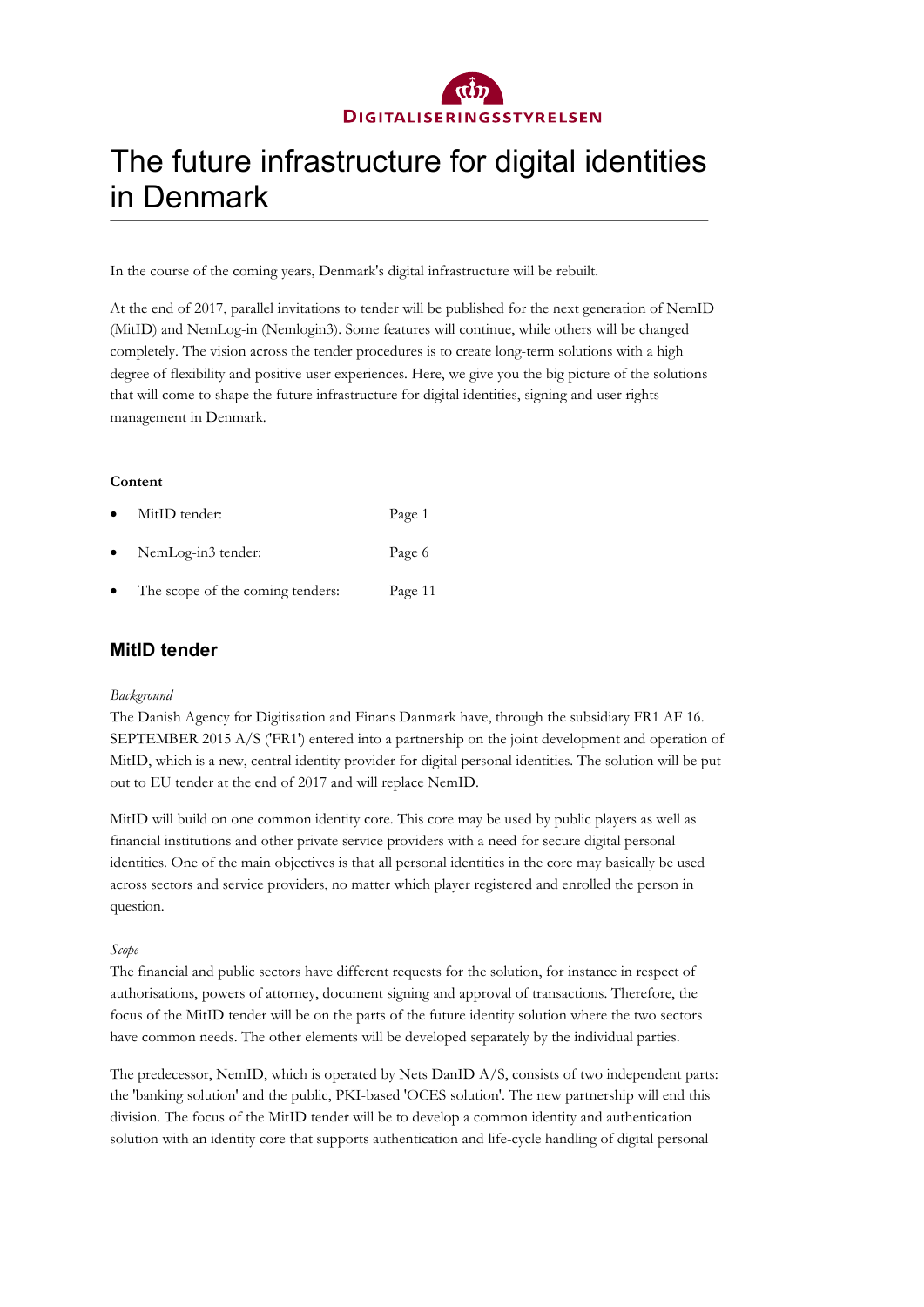identities. Life-cycle handling includes process and system support for, e.g., registration, enrolment, updating and blocking of personal identities and credentials (login devices).

For users, a set of standard credentials must be developed that can be expanded on an ongoing basis in line with the general technological and business development. As a minimum, a smartphone-based authentication factor, a password-based authentication factor and a physical authentication factor will replace the NemID code card. Credential support of special needs will also be a requirement, for instance for frequent users who need to authenticate themselves many times a day, and users with disabilities.

The transition from NemID to MitID will entail a number of changes to the infrastructure:

- MitID personal identities are no longer necessarily certificate-based (PKI).
- Document and transaction signing is not a part of the MitID core, but must be handled individually by MitID buyers' own solutions.
- A new solution to replace NemID's identity provider of employee identities (NemID employee signature) is not part of the MitID core but will be offered by the Danish Agency for Digitisation as a sub-project under the NemLog-in3 call for tender.
- The MitID core will be developed so that external parties, so-called 'identity brokers' (brokers), can provide their own client solutions with end-user authentication via the MitID core.

#### *Compulsory use of identity brokers*

The MitID infrastructure will generally no longer allow ordinary service providers (SPs) to join the core directly. Instead, they must go through a certified identity broker that handles the actual authentication process for the end user and the underlying technical integration to the core. The broker acts as proxy identity provider between the SP and MitID and issues its own authentication ticket for the SP in, e.g., SAML format. Alternatively, the SP may itself enter into a broker agreement with MitID, which, however, will imply significantly stricter safety requirements compared with, e.g., the existing NemID service provider agreement.

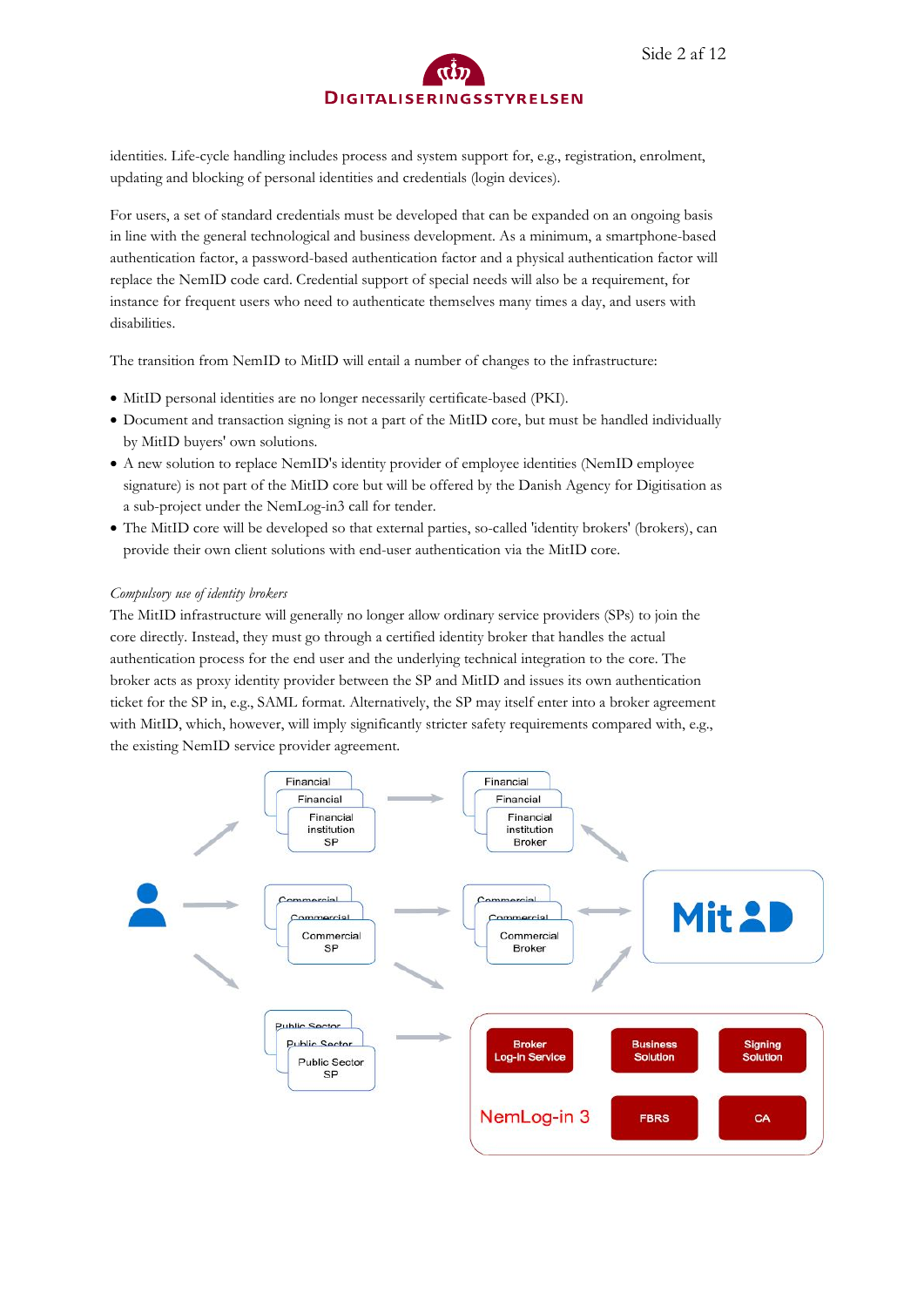In the existing identity infrastructure, the vast majority of public service providers are connected to the NemID solution via the joint public login portal/identity broker, NemLog-in, and a number of private SPs also use similar commercial solutions rather than having to implement the NemID client in their own online solutions via the so-called 'NemID SP package'.

One of the major advantages of the broker model is that the individual SP does not have to consider the technical integration to the underlying identity provider. Instead, they may connect with the selected broker against an often simpler interface, which is typically based on international open standards. This also means that only broker players need to consider changes in MitID interfaces and safety procedures etc.

<span id="page-2-1"></span>It is expected that three different categories of identity brokers will provide services to SPs in different sectors. These include brokers for the public sector (NemLog-in and others, if any) as well as brokers for individual banks or bank data processing centres and, finally, commercial brokers for SPs from other parts of the private sector. The core provides brokers with a client<sup>[1](#page-2-0)</sup>, but each broker may implement its own client for authentication via the core and may thus extend or adapt the functionality as required.

### *EU legislation*

One of the areas that has developed significantly since the introduction of NemID is the European Union legislation governing the area.

### **The eIDAS Regulation**

For the public sector, the eIDAS Regulation is of special importance. This regulation defines requirements and standards for the national, public self-service solutions, permitting the use of digital identities across EU member states. From 18 September 2018, public SPs in all EU countries are obliged to receive and acknowledge official, digital identities from other EU countries in line with the country's own digital identities.

Denmark expects to report MitID as a national eID solution so that identities from MitID are recognised across the EU. The Danish Agency for Digitisation has prepared a National Standard for Identity Assurance Levels (NSIS), which defines the requirements applying to Danish eID solutions to ensure that they live up to the eIDAS Regulation's three assurance levels (or LoA – Levels of Assurance) for digital identities. In the future, all public SPs, brokers and identity solutions using the national infrastructure must comply with this standard when they develop new services. The data which can be accessed through these services must be protected with authentication at a sufficiently high assurance level.

### **Payment Services Act**

-

From 2018, a number of new requirements will be introduced for the financial sector with the revised Payment Services Directive (also called PSD2). Among other things, the Directive includes detailed requirements as to the authentication and transaction approval in connection with the provision of payment services, e.g. payments via online banking. The parties behind the FR1 will all have to live up to these rules through the Danish Revised Act on Payments, which enters into force on 1 January 2018. Thus, MitID will support such regulatory requirements.

<span id="page-2-0"></span>[<sup>1</sup>](#page-2-1) A client is the part of MitID which presents a login prompt for end users and handles communication with the MitID core.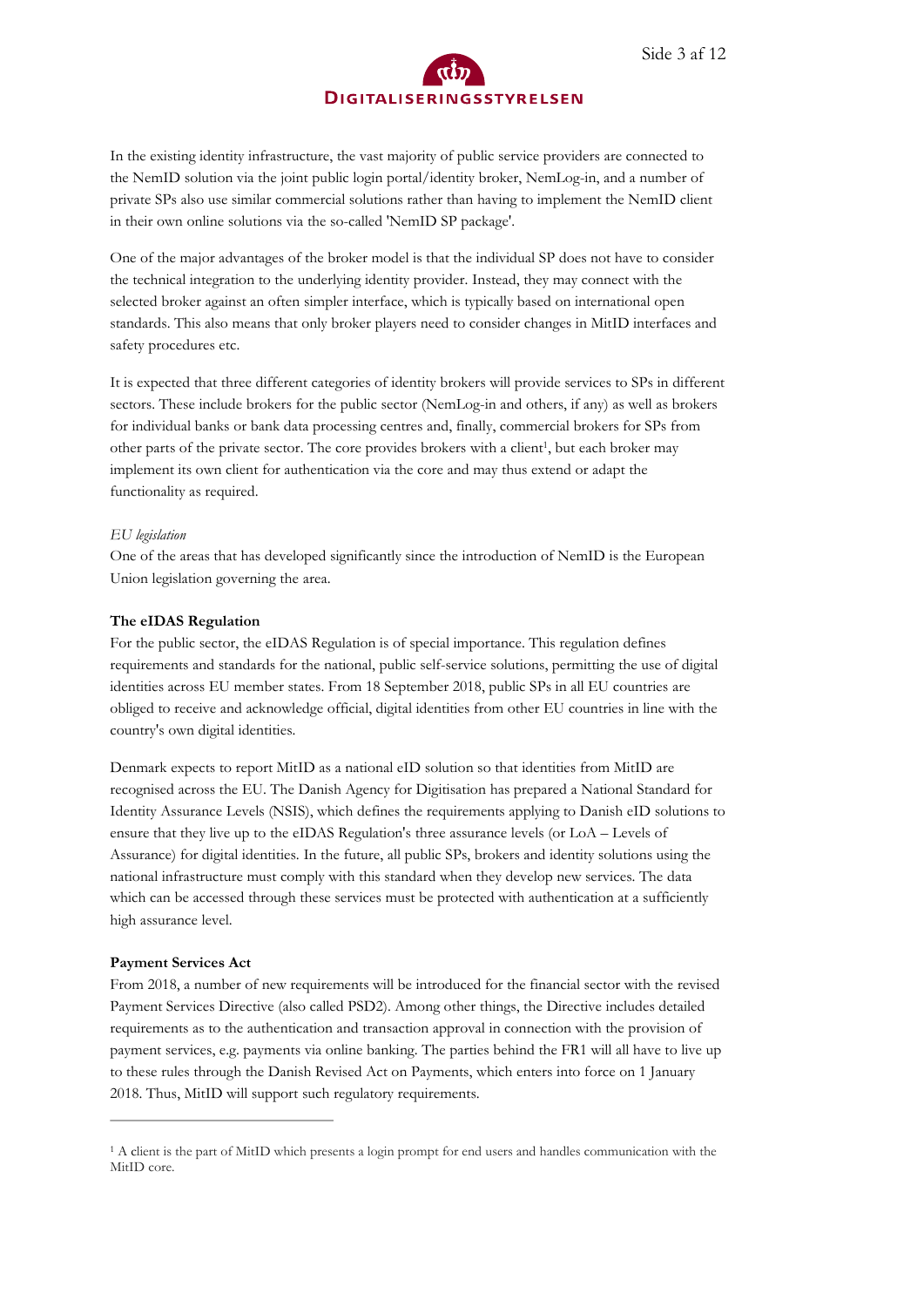

### **General Data Protection Regulation**

From 2018, a new regulation on the protection of personal data (GDPR) will come into force. The GDPR regulation will impact all public and private services that handle personal data, i.e. also MitID. The GDPR is more far-reaching in its operational requirements for players than the previous regulation, and sanctions are considerably larger.

### *Registration authorities*

Personal identities will be registered in the MitID core in more or less the same way as today. However, minor adjustments will be made to ensure that the registration processes live up to the requirements defined by the NSIS standard. For further information, please see the Danish Agency for Digitisation's guide to the NSIS standard.

MitID will support the registration of personal identities up to the highest NSIS assurance level (4/high). It is expected that the majority of the personal identities will in future be registered according to the NSIS assurance level 3 (substantial).

In the same way as the existing NemID solution, players will be appointed to act as registration authorities (RAs) with the option to create new personal identities in the solution. Depending on the assurance level required by the individual registration authorities for the registration of personal identities, the players must live up to a number of requirements.

Looking forward, public authorities acting as points of contact for citizens, e.g. municipal citizens services centres, prison authorities and refugee authorities, will probably also function as RAs in the future.

In relation to end-users who are using MitID in a business context, NemLog-in3 will offer a registration portal as part of the future business identity solution.

Private actors may also be certified to perform the role as RA up to an optional NSIS assurance level (certification requirements will reflect the requested assurance level). This could be financial institutions solving a similar task in the current NemID, or other private players from other sectors in society.

MitID will also be able to automate registration processes online, allowing end-users to register and enrol on the lower assurance levels (up to NSIS assurance level 3) without personally appearing before an RA.

### *MitID in a joint public context*

With the introduction of MitID, the public strategy is to continue to develop along the lines of a more flexible and modular architecture in the public-sector infrastructure for digital identities, signing and user rights management.

From a service provider's perspective, the NemLog-in solution will play an even more central role in the future infrastructure than it does today. One of the reasons for this is that, in the future, NemLogin acting as MitID broker will be the primary access point for the identity infrastructure for public services.

At the same time, the NemLog-in solution is expanded with a new identity provider and administration portal for business identities as a supplement to the MitID core. In this way, all the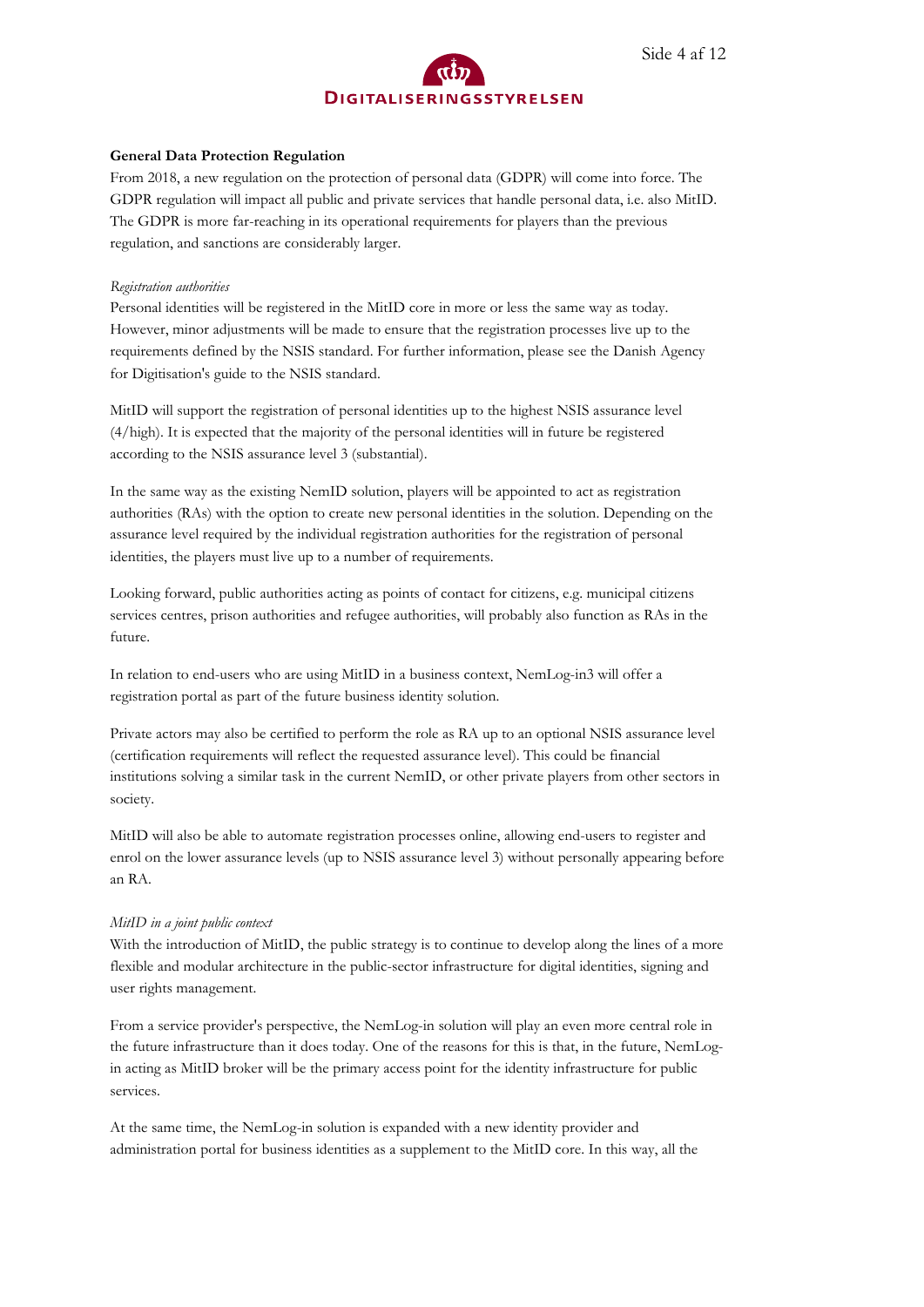essential functionality parts are gathered around business identities and their administration in NemLog-in. The aim is to create a more coherent user experience for business users and company administrators. In the future, user administration and rights administration are handled in one place. At the same time, the flexible and modular infrastructure specified for both MitID and NemLog-in provides better opportunities for using functionalities across the two solutions. One of the specific objectives is to give business users the opportunity to use the same types of credentials in a business context as in a private context.

### *MitID in a financial sector context*

Finans Danmark will, in cooperation with the Danish Agency for Digitisation, solve the task of providing the Danes' future digital identity solution. Finans Danmark is the interest organisation of banks, mortgage credit institutions and asset managements in Denmark and handles among other sector- and digitised infrastructure projects across the financial institutions.

The digital development in Denmark has been widely supported by a unique trinity of well-developed public self-service solutions, a digital and safe payment infrastructure and a high level of data quality and safety for users through a digital identity, bound by the Danish civil registration number (CPR), in the form of NemID. With the introduction of MitID, the financial sector wants to continue to solve this task of national importance by using modern and user-friendly interfaces that ensure a frequent and safe use, along with a dissemination of the Danes' digital everyday life. MitID has also made it possible to formalise an existing operational cooperation, and FR1 shares the joint public-sector vision of a more flexible and modular architecture in the joint public-sector infrastructure in order to not only optimise the user experience, but also toward streamlining the continuous exchange of data between public and private players.

In parallel to the common interest in the digital infrastructure, the financial institutions are guarantors of a constantly competitive and modern development of the broker infrastructure aligned with MitID. The financial sector will expectedly develop a number of broker solutions to support the underlying and sometimes proprietary banking solutions where the individual customer experience will continue to vary in-between financial institutions.

Depending on the specific context, the technical requirements for the authentication process will therefore vary from broker solution to broker solution. This is reflected in the MitID architecture by specifications that allow it to be used via several different models with various degrees of flexibility for the players acting as identity brokers in the MitID infrastructure.

### *PKI/CA functionality*

Unlike the current NemID solution, the MitID core must not be based on certificate-based (PKI) identities. The OCES certificate portfolio will not be discontinued, but it is expected that the policies are revised and adapted to future needs. This means, among other things, that:

- The future Certificate Policies (CP) instead of the current DS-844 standard will be based on the corresponding ETSI standard (319 411).
- The requirements for OCES individual and employee certificates (POCES and MOCES) are intensified, so that the certificates will in future consist of qualified certificates instead of nonqualified certificates.
- New customised certificate policies/certificate profiles are created for signing via single-use certificates with MOCES /POCES.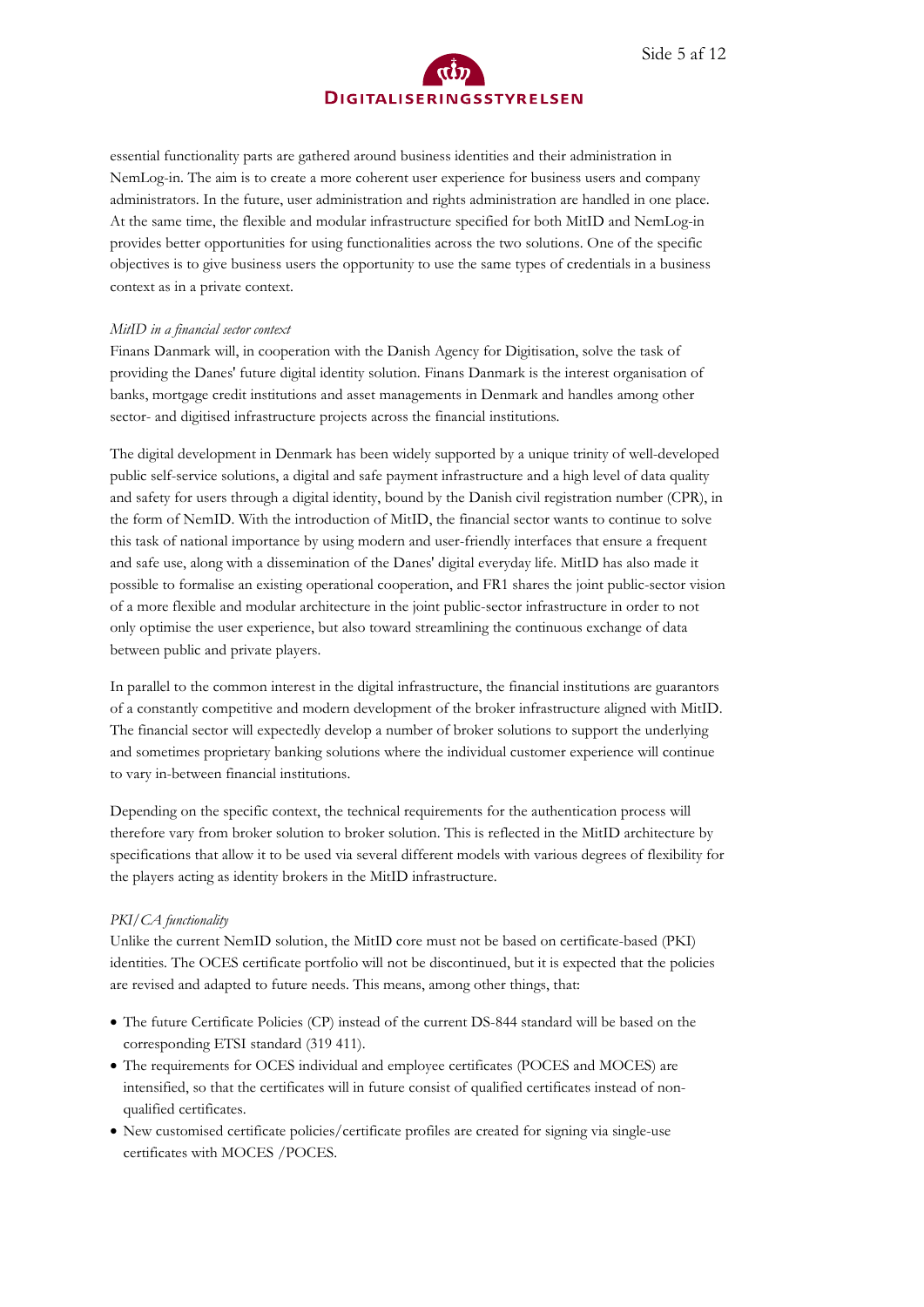CP for FOCES and VOCES is expected to be updated so that RA-specific X.509 V3 attribute extensions are supported.

### *Migration of users from NemID to MitID*

Together with the supplier of the coming MitID, a plan must be prepared for migrating personal identities from NemID to MitID. In order to ensure a high rate of dissemination of MitID and to reduce any inconvenience for the individual end-user, the migration process must be performed as smoothly as possible. It is not expected, however, that all existing NemID identities can be transferred to MitID on a 1:1 basis. Read more below about migration of business identities.

### **NemLog-in3 tender**

### *Background*

NemLog-in plays a central role in Denmark's digital infrastructure by making it possible for Danish citizens and businesses to log into public self-service solutions. The Danish Agency for Digitisation wishes to continue and further develop the NemLog-in, which requires that the solution is put out to a new tender, as the contract with the current supplier, NNIT A/S, expires in 2019. In addition, a business solution will be developed in cooperation with MitID.

The NemLog-in3 project is carried out via two tenders:

- An invitation to tender for the operation of the project
- An invitation to tender for the development and administration of the project.

Below, references to the project covers both tenders. Find an overview of the division between the two tenders on page 12.

### *Overall scope*

NemLog-in is continued and will continue to function in the same roles as today. It will therefore be the primary joint identity broker/IdP solution and integration point for public SPs and self-service solutions and offer the same range of services as is the case today. This includes, e.g., the login portal with Single Sign On (SSO) functionality, central user rights management (FBRS), signing service (incl. signature validation and possibly long-term storage), power of attorney functionality and Security Token Service (STS) functionality.

The functionality already offered by NemLog-in in the existing infrastructure for public SPs is not expected to be changed fundamentally. On the other hand, there will be a number of expansions with new functionality as well as adjustments of the existing functionality.

The main additions will be:

 A new business identity provider will be created, including an administration portal for business identities to replace the OCES-based 'NemID employee signature' solution.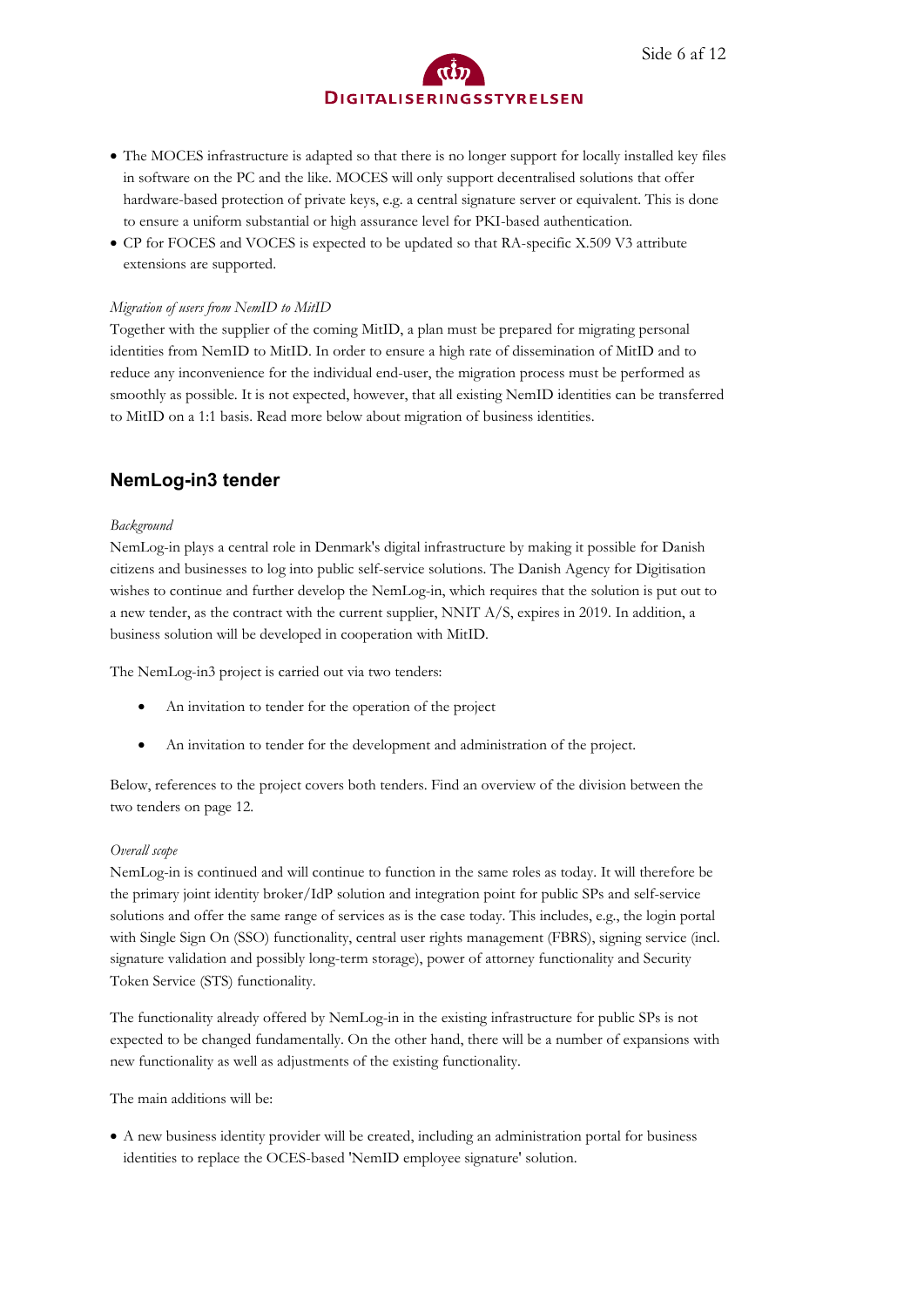- The CA functionality (OCES) which in the current infrastructure is supplied as part of NemID, will in future become part of the scope of the NemLog-in3 tender.
- The signing solution will be upgraded and modernised significantly in relation to new signing standards etc.

Another major change is that relevant private SPs will expectedly be able to use parts of the NemLogin infrastructure.

In relation to existing components, the following changes, among others, will be made:

- The NemLog-in login portal will be updated so that it supports authentication via MitID.
- FBRS will be updated so that the component is better integrated with the future business identity solution.
- The current power of attorney component will be updated to support future needs and become more user-friendly.

Below is a short review of the most important NemLog-in components and their role in the future infrastructure.

### *Login portal with Single Sign On*

NemLog-in's existing login portal will be updated in order to support authentication via MitID. It will only to a lesser extent impact existing SPs, as the current SAML interface as far as possible is maintained. Some attributes in the current interface cannot be maintained since they are closely connected to OCES certificates. NemLog-in will become a broker solution in relation to the MitID infrastructure and will serve as the primary point of entry for public SPs with unchanged functionality in relation to Single Sign On (SSO). Moreover, the portal is also expected to be used by private SPs to connect with the MitID infrastructure.

In addition to private personal identities from MitID, the login portal will also support authentication of business identities. Depending on the preferences of business users (and the organisation), business users will either be able to authenticate themselves via a business identity coupled to the private MitID credentials or via dedicated business credentials. As described below, the latter will either come from MitID or be MOCES PKI-based credentials. Hence, a looser coupling between business identities and credentials, than is the case today, will be introduced to grant a more flexible infrastructure and user experience.

If the user has attached its private MitID credentials to one or more business identities, the login portal will be responsible for determining in which context, in the specific session, the user is going to operate. The SAML authentication ticket passed on to the SP will therefore vary, depending on whether the user chooses to act as a private individual or as an employee. From March 2017, this functionality has already been partially implemented in the NemLog-in login portal in the so-called 'NemID Private to Business' solution, where fully liable partners and other persons with full rights to sign for a company can log in as employees with their personal NemID.

In the long term, NemLog-in is planned to act as a broker for local Identity Providers (idP) – regulated within the framework of the NSIS standard. The idea is to realise this by opening up for federation between NemLog-in and other IdPs. This allows for authentication with other credentials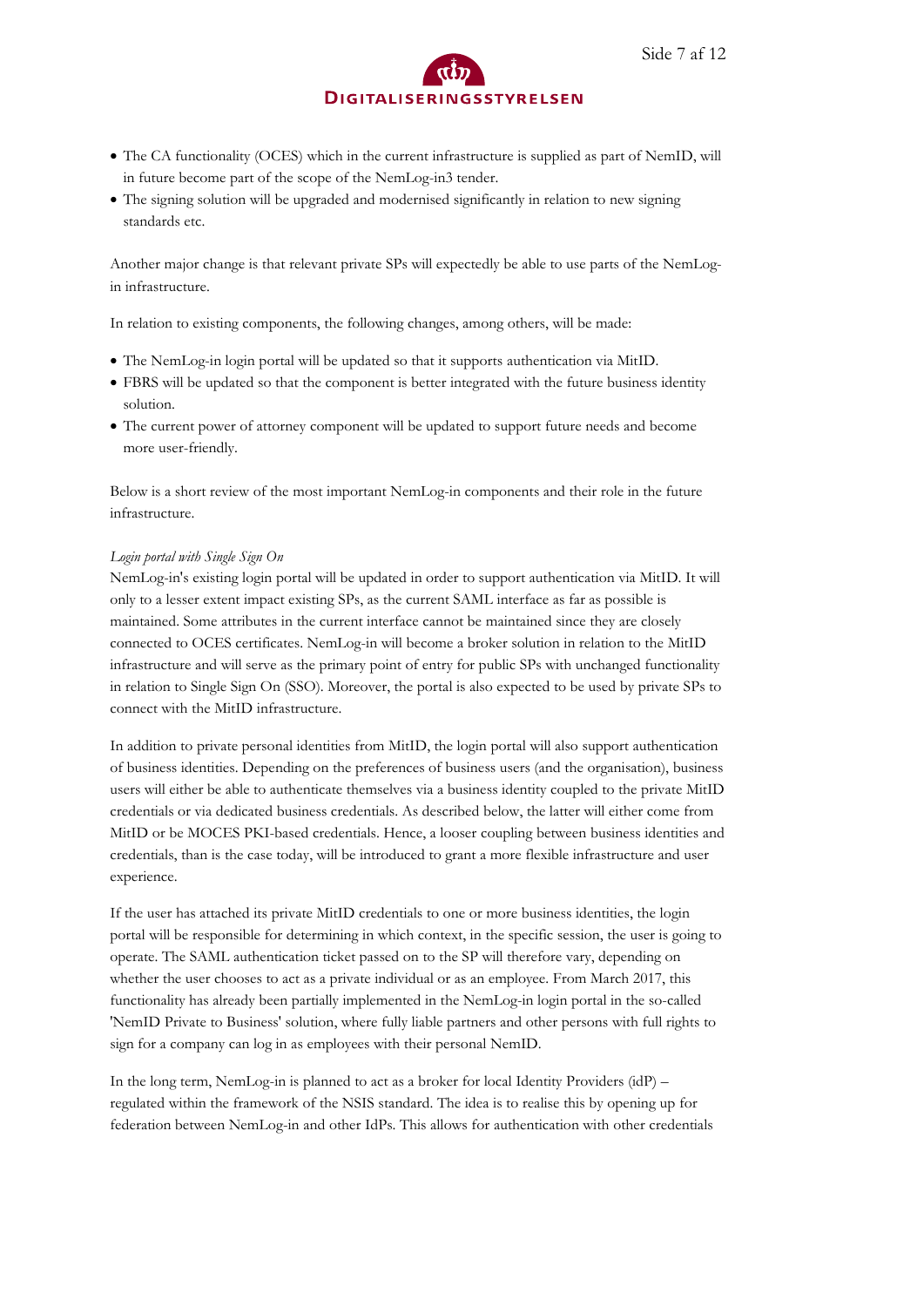

Side 8 af 12

than MitID credentials – e.g. locally issued credentials in an organisation exhibited through an Identity Provider.

### *Signing in the future infrastructure*

A signing component based on the CEN standard for Remote Signing (CEN EN 419 241) will be developed and expectedly published at the end of 2017. The component will be constructed as part of the NemLog-in3 tender to integrate it in the best possible way with the existing signing service in NemLog-in.

Signing will be based on end-user authentication via the MitID core or other identity provider, e.g. NemLog-in3 for business identities. The component is expected to support the signature formats PAdES and XAdES as well as other requested signing document formats. As opposed to the existing solution, it will be based on qualified single-use certificates that will be issued by the infrastructure's CA component. Using qualified certificates in the signing service gives the advantage that commercial standard products such as Adobe PDF Reader will be able to verify the validity of signed documents directly without the use of special tools.

### *The future business solution*

To replace the NemID employee signature, NemLog-in3 will include a completely new identity provider for business users.

This business identity provider will handle the full life cycle of business identities and be designed so that it can be integrated with MitID, if applicable.

In relation to business user credentials, the business solution will offer four types of access:

- 1.Automatic coupling between private personal identity/credentials and companies where the person can sign for the company alone. This is the solution which was put into operation with NemID from March 2017.
- 2.A dedicated business identity where a relationship between the person's private MitID and CVR numbers is registered for the companies/organizations to which the person is associated (mapping between MitID and CVR number).
- 3.A dedicated business identity with associated credentials, created in MitID. These credentials may be shared between several business identities or may be dedicated to one specific business identity.
- 4. MOCES PKI-based credentials (key pair with OCES certificate).

In relation to item 2, there will be a double principle of voluntariness so that this option will only be available if both the employee and the company accept authentication via the employee's private MitID credentials.

A central component in the business solution will be a portal for companies where the company's administrator will be able to administer the employees' business identities and the related roles and rights that have been created in the FBRS component.

### **Joint conclusion of agreement for companies across systems**

In order to reduce the administrative burdens for companies, an effort is made to provide joint conclusion of agreements for companies across the joint public-sector infrastructure solutions NemLog-in, MitID and Digital Post. Instead of entering into individual user agreements with the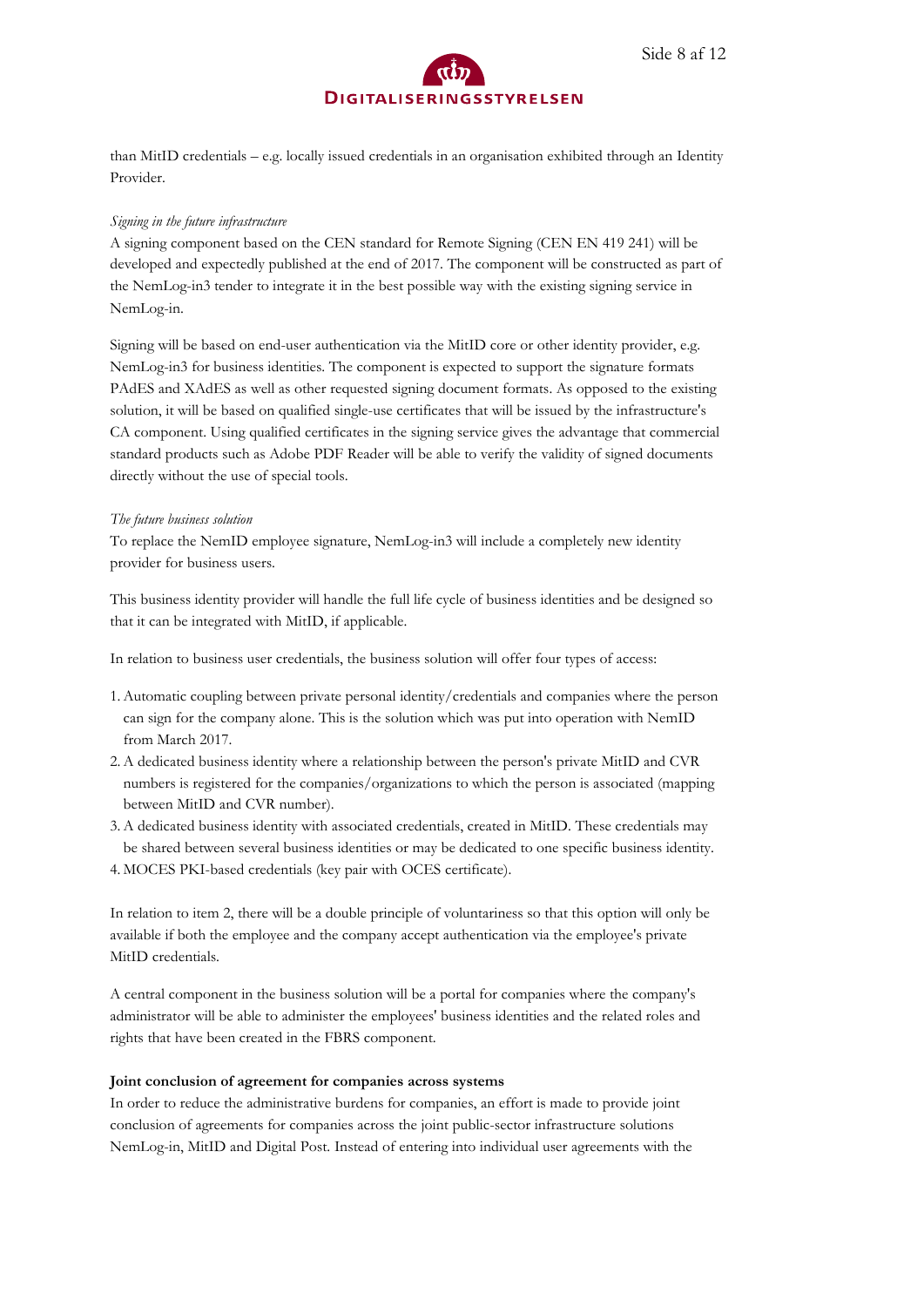

individual infrastructure solutions, the plan, looking forward, is to conclude only one agreement and, if possible, to do it digitally.

### **Registration authorities in the business solution**

Companies and other organisations with an associated CVR number will still have the possibility of creating employee identities as with the previous administrator role in the NemID employee signature. However, there will be a change in relation to maintaining the assurance levels for personal identities defined with the NSIS standard. Companies will, as a general rule, only be able to issue business identities to their employees at the NSIS level of security to which they can be certified. Subsequently, it will be possible to raise the assurance level for such an identity letting the employee validate his or her identity using his or her private personal identity (or another personal business identity).

If the company and/or the employee wants to use MOCES credentials, the business solution will facilitate the creation of the MOCES certificate in the infrastructure CA component.

### *Common user rights management*

A central component in the existing NemLog-in solution is the common user rights management component (FBRS). It acts as a user administration component for a wide range of public services and online solutions aimed at businesses. Today, FBRS is based on the ID key (RID) found in the NemID employee signature solution. Via the FBRS administration portal, companies and organisations can administer rights in a common portal across connected online solutions for all the employees created by the company in the NemID employee signature solution.

The FBRS solution currently covers approx. 250,000 companies and organisations. If employees from these companies authenticate themselves via the NemLog-in portal, all relevant rights are automatically included as part of the authentication ticket for the individual solution.

In the future infrastructure, FBRS will be more closely integrated in the future business identity provider replacing the NemID employee signature.

In order to improve the user experience for administrators in companies and organisations alike, FBRS will be updated in a number of ways. First of all, it will be service-enabled so that rights can be administered from external systems via API, and a new customer administration portal will be set up to give businesses or organisations a more intuitive portal for handling business identities and related rights.

Another planned expansion is that FBRS must be able to handle more detailed rights in the form of data restrictions as a supplement to the existing static roles.

### *Migration of users from the 'NemID employee signature' to the future business identity provider*

All existing business identities in the NemID employee signature are basically expected to be migrated to the new business solution, so that the individual company does not need to establish new rights for its business identities (employee identities) in FBRS and any other external systems. A change in relation to this will be that the migrated business entities will need to be classified at an NSIS level of security which will depend on the registration process for each business identity.

Migration in NemLog-in covers a number of activities with a certain flexibility in relation to time, but also with links and dependencies, e.g. to specific milestones in MitID. The following migration activities are found: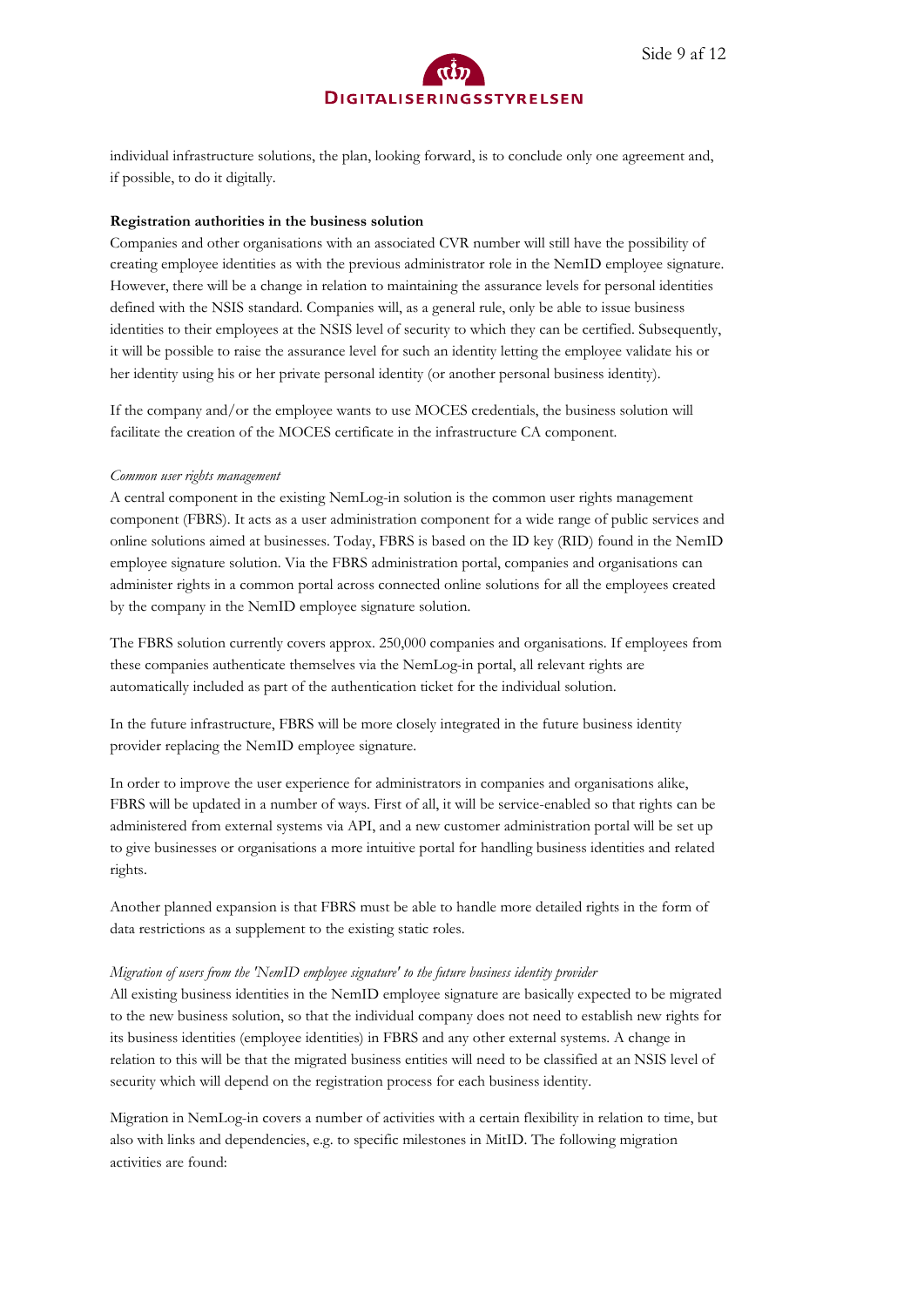- Companies must conclude agreements on the connection to the NemLog-in's system for handling business identities.
- Data about who is appointed as NemID administrators must be transferred from the current NemID employee signature solution.
- Business identities must be migrated from the current system to NemLog-in. Here, it must be ensured that related data (e.g. rights in FBRS) retain their relation to business identities.
- Certificate-based (OCES) identities must be replaced by new corresponding identities created in the new CA under the revised certification policy.
- Business identities that will not be associated with OCES credentials (private key + certificate) will have to be associated with MitID credentials instead of the current NemID credentials.

### *Access to MitID and the NemLog-in infrastructure for private service providers*

To ensure that private SPs will also in future have access to the services available in the national eID infrastructure (e.g. authentication of users), an effort is made to provide access for this group of SPs via an identity broker solution under the auspices of NemLog-in.

Depending on the interest from the private market in relation to stepping into the role as identity broker in MitID for private SPs, it is likely that, over time, other access points than the NemLog-in described above will be offered.

### *The eIDAS Gateway for integration with other national eID solutions from the rest of the EU*

As described above, public service providers will, from 2018, be obliged to recognise digital identities from other EU countries, provided that these are eIDAS-notified identity solutions. This means that public service providers must support authentication with credentials from other countries' eIDASnotified identity providers.

To be able to administer this setup the Danish Agency for Digitisation establishes a so-called 'eID Gateway' to administer identities from other EU countries' national identification solutions, and transform these into a format that can be used by Danish public self-service solutions. The gateway will offer a SAML-based interface to Danish service providers which, as far as possible, resemble the existing OIOSAML interface in NemLog-in, in order to let the services reuse their existing integrations extensively.

#### *Migration of service providers to the future infrastructure*

Depending on how service providers currently use the existing NemID solution, migration to the future infrastructure can be either a major or a minor task. This all depends on whether the SP integrates directly with NemID using the SP package, or whether the SP uses an intermediate identity broker solution as, e.g., NemLog-in or NemAdgang. In the latter case, the task for the individual service provider could be minimised, as migration-related changes can largely be limited to the broker level, so that the SP can continue with an unchanged (or minimally altered) interface to the infrastructure.

As the future infrastructure will be offered on other terms than the existing NemID solution, it is expected that all private service providers will enter into new agreements to be able to use MitID. Depending on how the individual identity broker chooses to handle integration with MitID, there may be certain derived consequences in the form of interface changes for the related SPs etc.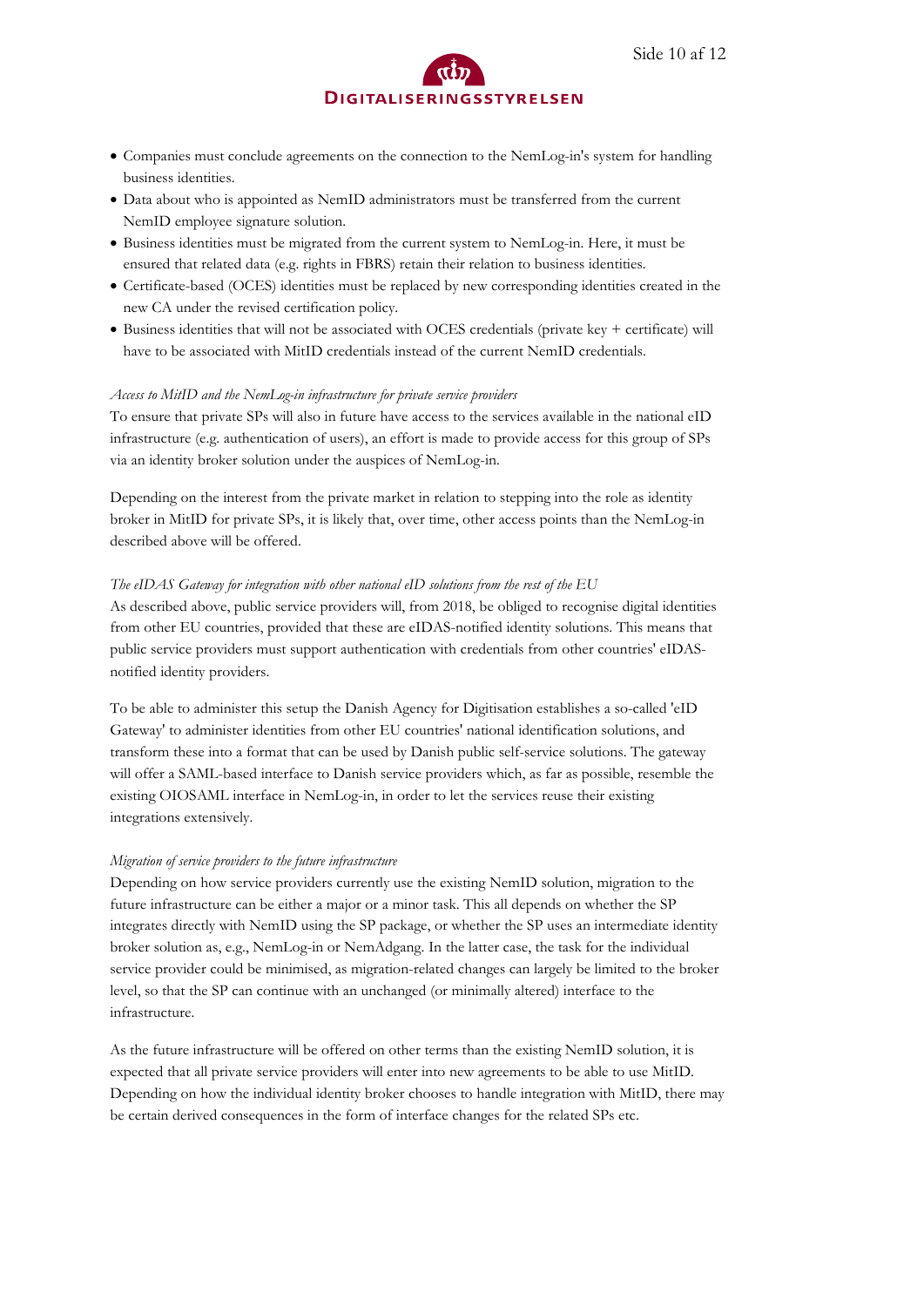

### *Ownership of the joint public-sector infrastructure*

In order to make it possible to further develop existing solutions and create closer integration between solutions, it is a goal for the future joint public-sector digital solutions, including NemLog-in3, MitID and Next Generation Digital Post, to obtain a high degree of rights and ownership.

The Danish Agency for Digitisation also wants to be able to use commercial standard components to avoid having to develop a standard functionality from scratch in the joint public-sector systems, and to ensure that the public sector will not bear the full cost of the ongoing maintenance of, e.g., source codes.

For all parts of future solutions that have not already prior to the individual tender procedures been developed as standard components and used by a wide range of customers, suppliers will be required to have full rights to an extent that allows for unlimited further use, operation and development – even after the expiry of the contracts.

### **The scope of the coming tenders**

In closure, a summary is provided of the expected scope of the invitation to tender concerning MitID and the future NemLog-in solution, respectively.

### *Scope of MitID tender*

In relation to the existing NemID, the following content in the solution is changed.

The scope of the tender is generally as follows:

- Development of identity provider and authentication solution for personal identities.
- Support for authentication and 'life-cycle handling' for digital personal identities considering different models for identity brokers and service providers.
- Facilitation of standard credentials for users of the solution.
- Operation, maintenance and further development of the solution.
- Process and system support for processes such as registration, enrolment, updating, barring etc. of personal identities and related credentials (login means) with focus on compliance in relation to security-related requirements.
- Facilitation of migration to MitID of users from NemID.

Read more on page 1.

### *NemLog-in3 is divided into two tenders*

The scope of the coming NemLog-in3 solution will include a continuation of existing components in the NemLog-in solution.

In addition, the scope will be extended so that functionality and services which are currently handled by the joint public-sector part of NemID, but which in future will not be part of the MitID tender, will be continued under NemLog-in3. This applies, for example, to the 'NemID employee signature' PKI/CA, document signing functionality and support for private service providers' access to the MitID infrastructure.